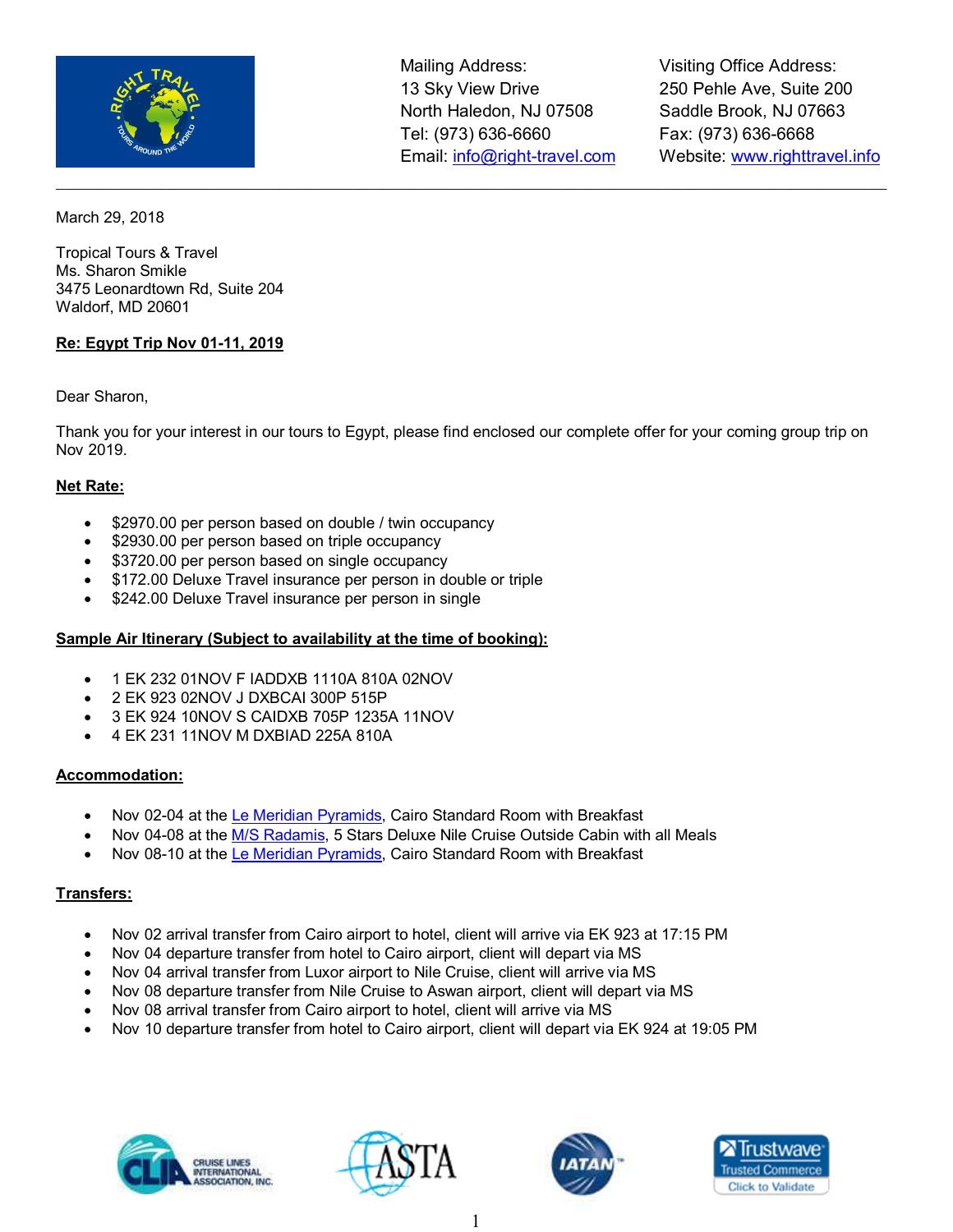

Visiting Office Address: 250 Pehle Ave, Suite 200 Saddle Brook, NJ 07663 Fax: (973) 636-6668 Website: www.righttravel.info

#### **Included Sightseeing:**

• **Nov 03 Full Day Cairo City Tour** includes: Egyptian Museum with Entrance to Royal Mummies Room, Citadel of Mohamed Ali, Old Cairo (El Muallaqa Church and Ben Ezra Synagogue) and Khan El Khalili Bazaar with lunch at local restaurant by air-conditioned minivan/bus and English-Speaking License Egyptologist

 $\_$  , and the set of the set of the set of the set of the set of the set of the set of the set of the set of the set of the set of the set of the set of the set of the set of the set of the set of the set of the set of th

- **Nov 04-08 Nile Cruise Sightseeing** includes: Valley of the Kings, Hatshepsut Temple, Colossi of Memnon, Karnak Temple, Luxor Temple, Edfu Temple, Kom Ombo Temple, Philae Temple, High Dam and Felucca Sail in Aswan, by English-Speaking license Egyptologist
- **Nov 09 Full Day Cairo Pyramids Tour** includes: Giza Pyramids with Entrance to Cheops Pyramid, Sphinx, Memphis and Sakkara with lunch at local restaurant by air-conditioned minivan/bus and English-Speaking License Egyptologist

#### **Complimentary Items:**

• **Nov 09** Camel Ride at the Pyramids area

#### **Optional Tours (NOT INCLUDED) on the Package Rate:**

- Nov 03 Sound & Light Show in Cairo **(\$40 Per Person)**
- Nov 05 Sound & Light Show in Luxor **(\$40 Per Person)**
- Nov 08 Sound & Light Show in Aswan **(\$40 Per Person)**

#### **Optional Extension to Hurghada:**

- \$750.00 per person in double
- \$725.00 per person in triple
- \$853.00 per person in single
- Nov 10-13 at the Sonesta Pharaoh Beach Resort Hurghada Standard Room with Breakfast & Dinner
- Round trip air Cairo / Hurghada / Cairo
- Nov 10 Arrival transfer from Hurghada airport to hotel
- Nov 13 Departure transfer from hotel to Hurghada airport

#### **Service Excludes:**

- One entry visa of Egypt **(\$35 Per Person)**. Could be obtained up on arrival to Cairo airport for American and Canadian Citizen with civilian passport. (Any other type of passport, diplomat and/or military) must have prearrival visa. Any other nationality must check with Egyptian embassy or counselor office nearby for the visa issue.
- Personal expenses
- Beverage during meals
- Tips suggested per passenger **(\$10 per day)**
- Travel Insurance is highly recommended

#### **What to pack & what is the average temperature in Egypt:**

- **Egypt Travel Tips**
- Egypt Average Temperatures







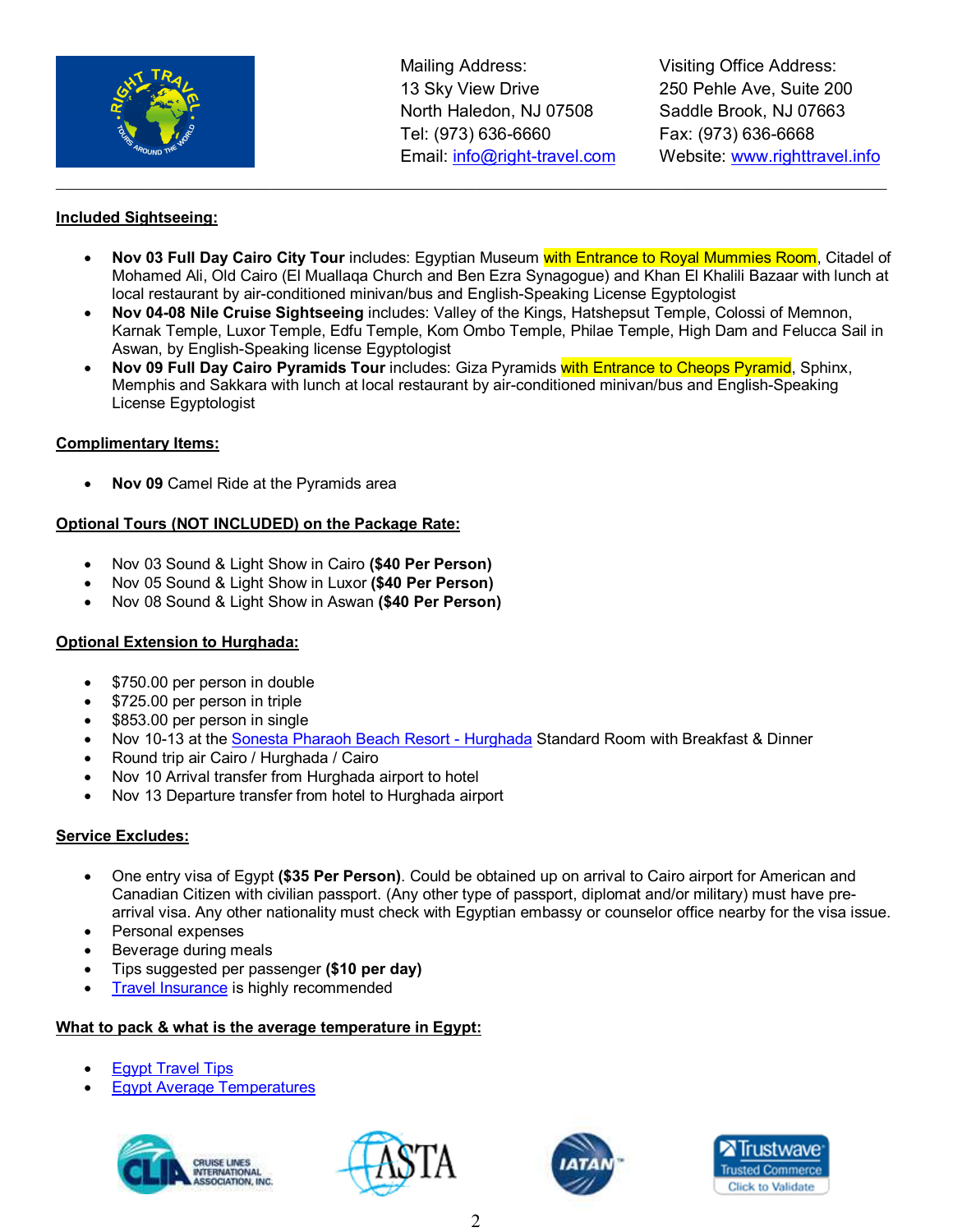

Visiting Office Address: 250 Pehle Ave, Suite 200 Saddle Brook, NJ 07663 Fax: (973) 636-6668 Website: www.righttravel.info

## **To Book This Tour:**

- \$300 non-refundable deposit per person at the time of booking
- Full payment for the land package will be due 60 days prior to departure
- All services are subject to availability at the time of booking and will be confirmed within 2-3 business day after receiving your payment

 $\_$  , and the set of the set of the set of the set of the set of the set of the set of the set of the set of the set of the set of the set of the set of the set of the set of the set of the set of the set of the set of th

- Print the credit card payment form (Click here to open the CC Form), complete it and send it back to us by fax or scan and email
- Clear copy of passenger(s) passport must be sent by email
- Your signature on the credit card payment form is required to proceed with your reservation

## **Cancellation Policy:**

- Deposit is non-refundable
- 90 to 61 days prior to departure: 35% of cost + any airline cancellation fee + Ticketing office cancellation fee
- 60 to 31 days prior to departure: 50% of cost + + any airline cancellation fee + Ticketing office cancellation fee
- 30 days or less prior to departure: 100% of cost
- There is no refund for any unused portion of the service, regardless of the reason. Right Travel paid all suppliers in advance and would not get a refund from suppliers for any reason.
- **Changes:** Any change to an existing reservation requires full cancellation and rebooking and will be subject to full cancellation fees. The cost of any changes or additions after departure will be at the local rate at the time of the amendment and must be borne by the passenger.
- **Airline Tickets:** Once full payment is received; airline tickets will be issued and are fully non-refundable. Should airline tickets require to be issued earlier than the Final Payment Due date, you may be required to pay a larger non-refundable deposit and/or complete full payment.

## **Terms & Conditions:**

- **Contact Information:** Passengers are responsible to ensure that Right Travel has the correctly spelled name, address, phone number, email and fax data for all passengers. Names printed on the invoice must exactly match the first and last name written in their passport **(include middle names and/or initials)**. Right Travel will not be responsible for passengers who do not receive an invoice or documents due to inaccurate information.
- **Passports and Visas: Passports are required to be valid for at least 6 months after the date of travel**. Passengers are responsible for ensuring that they have the proper travel documents and MUST CHECK with the respective consulate(s) or visa agency to determine whether any visas or passports are required. Any information provided pertains to U.S. citizens only. Visit our Visa Page for more information. Non-US citizens should check with the respective consulate of the country(s) to be visited for current entry requirements.
- Your payment to Right Travel confirmed that you agreed to our entire page of Terms & Condition







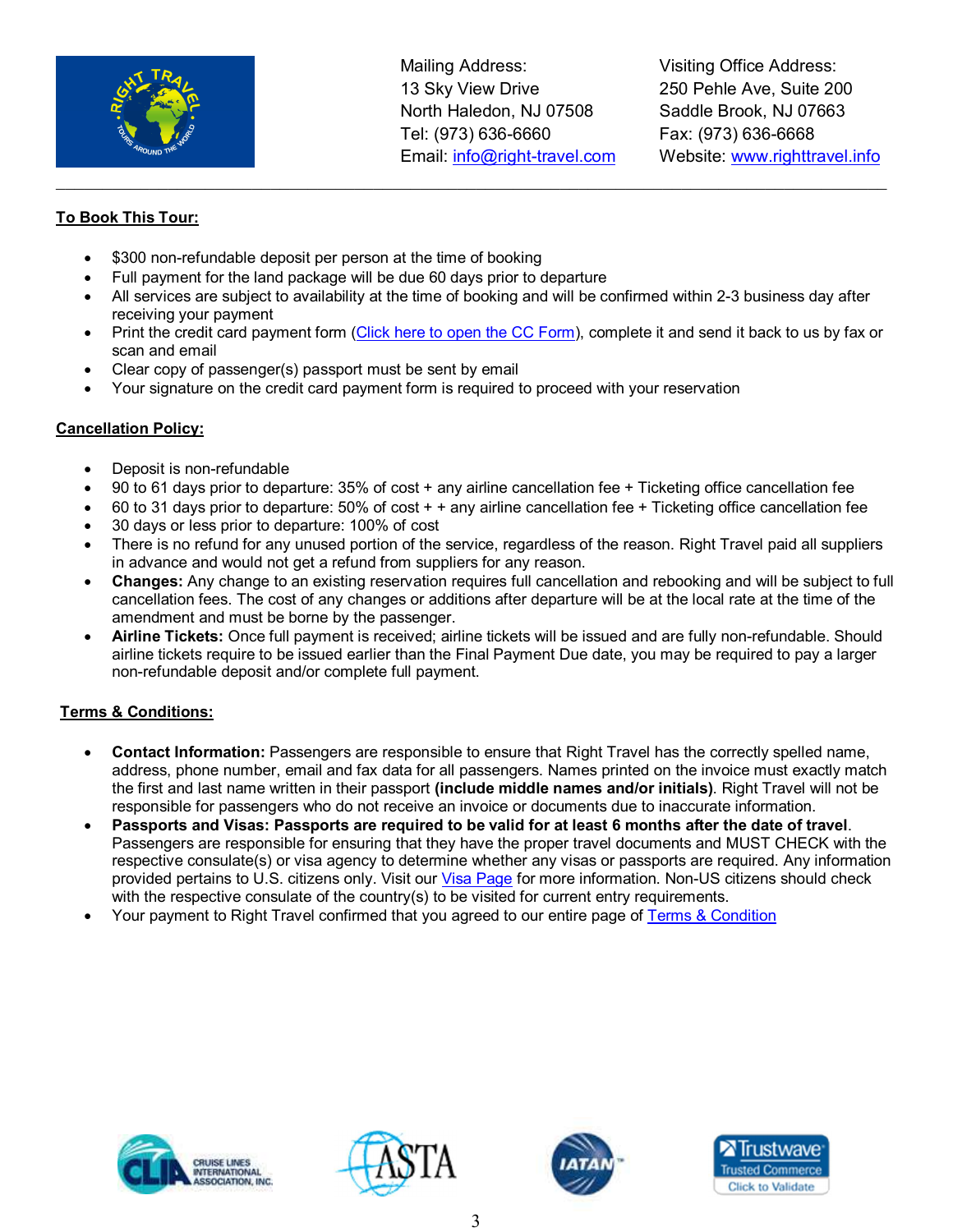

Visiting Office Address: 250 Pehle Ave, Suite 200 Saddle Brook, NJ 07663 Fax: (973) 636-6668 Website: www.righttravel.info

# **TROPICAL TOURS EGYPT TRIP NOV 01-11, 2019**

 $\_$  , and the set of the set of the set of the set of the set of the set of the set of the set of the set of the set of the set of the set of the set of the set of the set of the set of the set of the set of the set of th

#### **DAY 1: Fri- Nov 01, 2019 - Departure from USA**

• Board your international flight to start your journey back on time to the ancient land of the Pharos. 2 Meals will be served during your overnight flight.

#### **DAY 2: Sat - Nov 02, 2019 - Arrive Cairo**

• Arrival in the Land of the Pharaohs, at Cairo International airport, Right Travel Representative will be waiting for you after you get your luggage and clear customs and will be holding the Right Travel blue sign, then escorted to your hotel.

#### **DAY 3: Sun - Nov 03, 2019 Cairo, City Tour, Optional Sound & Light Show**

- Start your day with a guided tour of the **Egyptian Museum** you`ll stroll through the halls highlighting each historical period of this ancient land, Marvel at the glittering treasures of King Tutankhamen, unparalleled in their variety, exquisite beauty, and sheer weight in gold. Seeing this treasure of more than 1,700 fabulous items buried with a young and relatively unimportant king, who can even imagine what the tombs of great and long-lived pharaohs must have contained? You will also enjoy the Royal Mummies room and view the "sleeping" Kings of ancient Egypt.
- After **lunch at local restaurant**, drive to the **Citadel of Mohamed Ali**, also known as the Fortress of Salah al-Din al-Ayyubi), built in 1183 and overlooking the city from the Muqattam Hills. The structure, with its domes and minarets, looks over a number of important buildings, including the Alabaster Mosque. Its domed interior, used by Moslems for daily prayers, is a spectacular sight of twinkling lights and beautiful mosaics.
- Proceed to **Old Cairo** explore some of the early religious monuments of the city. You`ll visit the **El Muallaqa Church**, dating to the late fourth and early fifth century. This basilica was named for its location on top of the south gate of the Fortress of Babylon. Muallaqa means "suspended or hanging." Destroyed in a ninth-century earthquake, the church became the center of the Coptic (or Christian) Church of Egypt from the time it was rebuilt in the eleventh century until the 14th century. Make a stop at the **Ben Ezra Synagogue**, built sometime between the sixth and ninth centuries AD. The temple contains a Jewish Heritage Library, containing documents found here in 1896 that describe the economic and social conditions of Jews under Arab rule as well as descriptions of relations between various Jewish sects.
- End the day with a walking tour of the largest 13th century covered oriental market, the largest traditional shopping bazaar in the world, the **Khan el-Khalili Bazaar**. In the tiny alleyways, there are hundreds of shops where you can watch gold and coppersmiths, brass makers, and fortunetellers at work. Look also for leather goods and woodwork inlaid with camel bone and mother-of-pearl. Bargaining, Arab-style, is the norm here, and practiced as a national pastime.
- Evening, you may choose our optional tour (Sound & Light Show in Cairo C32). Inaugurated in April of 1961, with the narrative voice of the late Richard Burton, magnificent sound and lighting effects, the show begins with the narrative of the Sphinx, who has been the guardian of the city of the dead for five thousand years. Overseeing the building of the three pyramids, the Sphinx reflects on the historical contributions of Thutmosis IV, Akhnaten, Nefertiti and Tutankhamon.
- **Meals: Breakfast, Lunch**







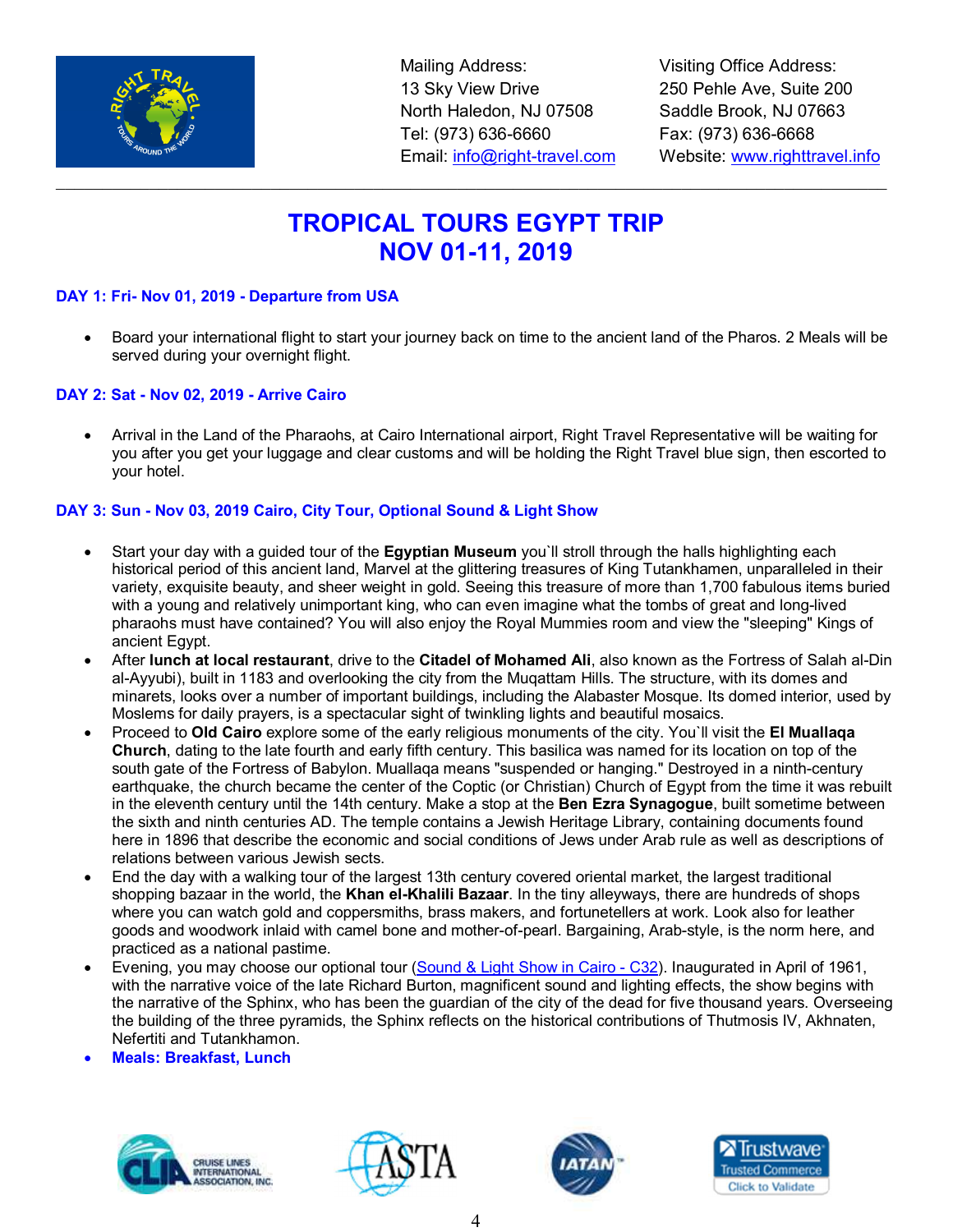

Visiting Office Address: 250 Pehle Ave, Suite 200 Saddle Brook, NJ 07663 Fax: (973) 636-6668 Website: www.righttravel.info

### **DAY 4: Mon - Nov 04, 2019 - Cairo, Luxor, Cruise Sightseeing East Bank, Optional Sound & Light Show**

 $\_$  , and the set of the set of the set of the set of the set of the set of the set of the set of the set of the set of the set of the set of the set of the set of the set of the set of the set of the set of the set of th

- Early morning transfer to Cairo airport for your flight to Luxor. Upon arrival transfer to your luxury Nile Cruise where you will spend the next 4 nights / 5 days. After Lunch, you will visit **Karnak Temple**, in ancient Egypt, the power of the god Amun of Thebes gradually increased during the early New Kingdom, and after the short persecution led by Akhenaten, it rose to its apex. In the reign of Ramesses III, more than two thirds of the property owned by the temples belonged to Amun, evidenced by the stupendous buildings at Karnak. Although badly ruined, no site in Egypt is more impressive than Karnak. It is the largest temple complex ever built by man, and represents the combined achievement of many generations of ancient builders. The Temple of Karnak is actually three main temples, smaller enclosed temples, and several outer temples located about three kilometers north of Luxor, Egypt situated on 100 ha (247 acres) of land. Karnak is actually the sites modern name. Its ancient name was Ipet-isut, meaning "The Most Select (or Sacred) of Places". This vast complex was built and enlarged over a thirteen-hundred-year period. The three main temples of Mut, Montu and Amun are enclosed by enormous brick walls.
- Proceed to visit the **Temple of Luxor**, built by the two pharaohs, Amenhotep III and Ramses II. Ancient Thebes was a center of festivals, and the Temple of Luxor was the setting for the most important-the festival of Opet, designed to merge the ruler`s human and divine aspects. The temple was dedicated to Amun-Ra, whose marriage to Mut was celebrated annually, when the sacred procession moved by boat from Karnak to Luxor Temple.
- Evening you may choose our optional (Sound & Light Show L14).
- Overnight in Luxor.
- **Meals: Breakfast, Lunch, Dinner**

#### **DAY 5: Tue - Nov 05, 2019 - Luxor, West Bank Tour**

- Breakfast, then visit The West Bank, starting with **Valley of the Kings**, with its many tombs chiseled deep into the Cliffside. From the 18th to the 20th Dynasty, the Memphis area and pyramid-style tombs were abandoned in favor of the West Bank of the Nile in Thebes. Several great leaders as well as many less important rulers are buried here, and more tombs are being discovered even today. This is where Howard Carter discovered the treasures of Tutankhamen and was struck dumb with amazement when he be held its wonderful things in 1922.
- Proceed to **the funerary temple of Queen Hatshepsut at Deir El Bahari**. The mortuary temple of Queen Hatshepsut is one of the most dramatically situated in the world. The queen`s architect, Senenmut, designed it and set it at the head of a valley overshadowed by the Peak of the Thebes, the Lover of Silence where the goddess who presided over the necropolis lived.
- Last stop will be at the **Colossi of Memnon**. Amenhotep III (18th Dynasty) built a mortuary temple in Thebes that was guarded by two gigantic statues on the outer gates. All that remains now are the 23 meters (75 ft.) high, one thousand-ton statues of Amenhotep III. Though damaged by nature and ancient tourists, the statues are still impressive, back to the cruise for lunch, rest of the day to relax on your boat, overnight in Luxor.
- **Meals: Breakfast, Lunch, Dinner**

#### **DAY 6: Wed - Nov 06, 2019 - Luxor, Edfu, Kom Ombo, Aswan**

• Early morning, start sailing to Edfu and visit **Edfu Temple**, also known as the Temple of Horus, the falcon-god, (237 B.C.) considered the best-preserved temple in Ancient Egypt and the second largest after the Temple of Karnak. Dedicated to Horus, the falcon headed god, it was built during the reigns of six Ptolemies. We have a great deal of information about its construction from reliefs on outer areas. It was begun in 237 BC by Ptolemy III Euergetes I and was finished in 57 BC. Most of the work continued throughout this period with a brief interlude of 20 years while there was unrest during the period of Ptolemy IV and Ptolemy V Epiphanes. This is not only the best preserved ancient temple in Egypt, but the second largest after Karnak. It was believed that the temple was







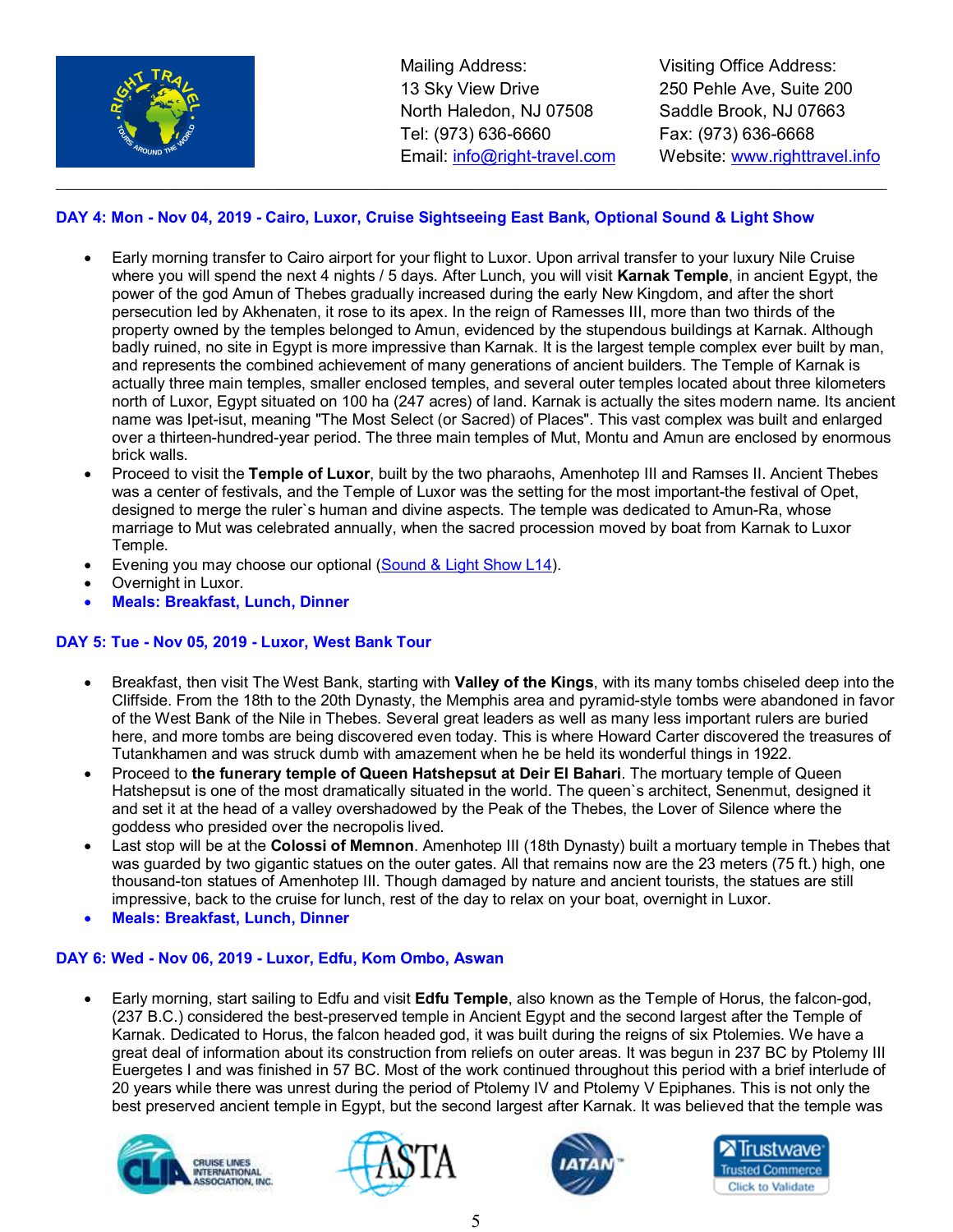

Visiting Office Address: 250 Pehle Ave, Suite 200 Saddle Brook, NJ 07663 Fax: (973) 636-6668 Website: www.righttravel.info

 $\_$  , and the set of the set of the set of the set of the set of the set of the set of the set of the set of the set of the set of the set of the set of the set of the set of the set of the set of the set of the set of th built on the site of the great battle between Horus and Seth. Hence, the current temple was but the last in a long series of temples build on this location.

- Sail to Kom Ombo and visit **Kom Ombo Temple** (the Ptolemaic Temple of Sobek & Haroeries). Located in the town of Kom-Ombo, about 28 miles north of Aswan, the Temple, dating to the Ptolemies, is built on a high dune overlooking the Nile. The actual temple was started by Ptolemy VI Philometor in the early second century BC. Ptolemy XIII built the outer and inner hypostyle halls. The outer enclosure wall and part of the court were built by Augustus sometime after 30 BC and are mostly gone. There are also tombs from the Old Kingdom in the vicinity of Kom-Ombo village. Sail to Aswan and overnight in Aswan
- **Meals: Breakfast, Lunch, Dinner**

#### **DAY 7: Thu - Nov 07, 2019 - Aswan City Tour, Optional Sound & Light Show**

- After Breakfast, **visit the High Dam**, located near Aswan, the world famous High Dam was an engineering miracle when it was built in the 1960s. It contains 18 times the material used in the Great Pyramid of Cheops. The Dam is 11,811 feet long, 3215 feet thick at the base and 364 feet tall. Today it provides irrigation and electricity for the whole of Egypt and, together with the old Aswan Dam built by the British between 1898 and 1902, 6km down river, and wonderful views for visitors. From the top of the two-Mile-Long High Dam you can gaze across Lake Nassar, the huge reservoir created when it was built, to Kalabsha temple in the south and the huge power station to the north.
- Last stop will be at the **Philae Temple** Philae Temple was dismantled and reassembled (on Agilika Island about 550 meters from its original home on Philae Island) in the wake of the High Dam. The temple, dedicated to the goddess Isis, is in a beautiful setting which has been landscaped to match its original site. Its various shrines and sanctuaries, which include The Vestibule of Nectanebos I which is used as the entrance to the island, the Temple of the Emperor Hadrian, a Temple of Hathor, Trajans Kiosk (Pharaohs Bed), a birth house and two pylons celebrate all the deities involved in the Isis and Osiris myth. The Victorian world fell in love with the romance of the Temple.
- Sail around The **Botanical Garden by Felucca**, overnight in Aswan.
- Evening you may add the optional (Sound and Light Show A14).
- **Meals: Breakfast, Lunch, Dinner**

#### **DAY 8: Fri - Nov 08, 2019 - Aswan, Nubian Village, Cairo**

- After breakfast, check out from our Nile Cruise.
- Today we are going to experience the Nubian Village, starting with a Felucca sail to the Village, Camel Ride and Nubian Museum by air-conditioned minivan/bus and English-Speaking License Egyptologist.
- Transfer to Aswan airport and flight to Cairo, arrival and transfer to your hotel.
- **Meal: Breakfast**

#### **DAY 9: Sat - Nov 09, 2019 - Cairo, Pyramids Tour**

- Drive to the Giza Plateau, home of Egypt signature attractions, the **Great Pyramids**, proclaimed by the Greeks to be among the Seven Wonders of the ancient world. The largest among these is the Great Pyramid of Cheops, probably built more than 2,600 years before the time of Christ. Standing 480 feet tall this is the last of the Seven Wonders of the ancient world that still standing. Little is known of Cheops, you`ll also see the inscrutable and mysterious **Sphinx**, known in Arabic as Abu al-Hol ("the Father of Terror") and carved almost entirely from one piece of limestone. You will also enter the Pyramid of Cheops
- After lunch, continue to **Memphis**. Founded around 3,100 BC, is the legendary city of Menes, the King who united Upper and Lower Egypt. Early on, Memphis was more likely a fortress from which Menes controlled the land and water routes between Upper Egypt and the Delta. Having probably originated in Upper Egypt, from Memphis he







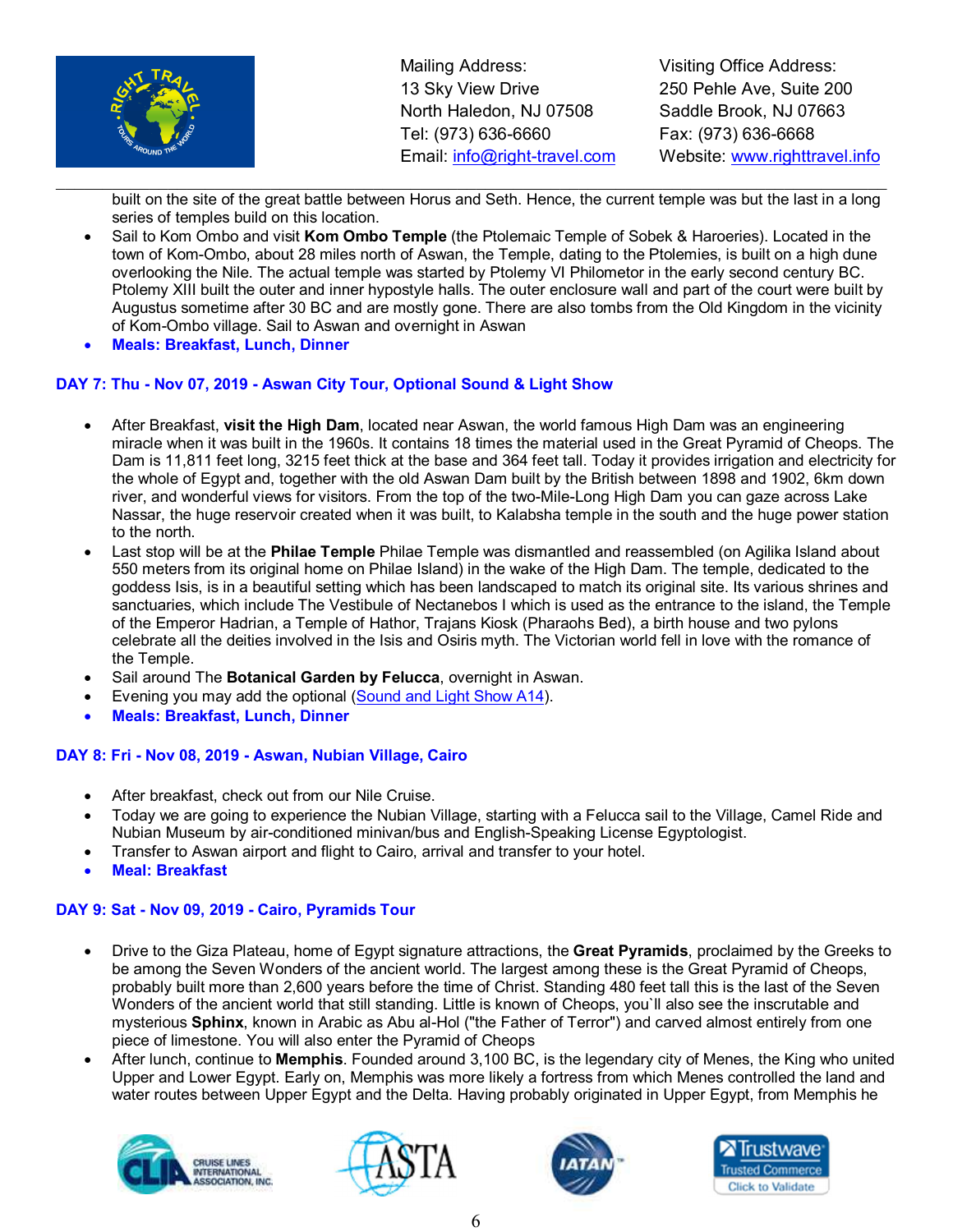

Visiting Office Address: 250 Pehle Ave, Suite 200 Saddle Brook, NJ 07663 Fax: (973) 636-6668 Website: www.righttravel.info

 $\_$  , and the set of the set of the set of the set of the set of the set of the set of the set of the set of the set of the set of the set of the set of the set of the set of the set of the set of the set of the set of th could control the conquered people of Lower Egypt. However, by the Third Dynasty, the building at Saqqara suggests that Memphis had become a sizable city.

- Proceed to **Sakkara site**, Sakkara is one section of the great necropolis of Memphis, the Old Kingdom capital and the kings of the 1st Dynasty as well as that of the 2nd Dynasty. are mostly buried in this section of the Memphis necropolis. It has been of constant interest to Egyptologists. Three major discoveries have recently been made at Sakkara, including a prime minister tomb, a queen's pyramid, and the tomb of the son of a dynasty-founding king. Each discovery has a fascinating story, with many adventures for the archaeologists as they revealed the secrets of the past.
- **Meals: Breakfast, Lunch**

#### **DAY 10: Sun - Nov 10, 2019 - Departure**

- Breakfast at the hotel.
- 11:00 AM check out from your hotel room, and you may leave your luggage at the hotel front desk.
- 03:00 PM transfer to Cairo airport
- **Meal: Breakfast**

#### **DAY 11: Mon - Nov 11, 2019 - Arrival to IAD**

• At 08:10 AM arrival to IAD airport

#### **ENJOY...YOUR...TRIP**